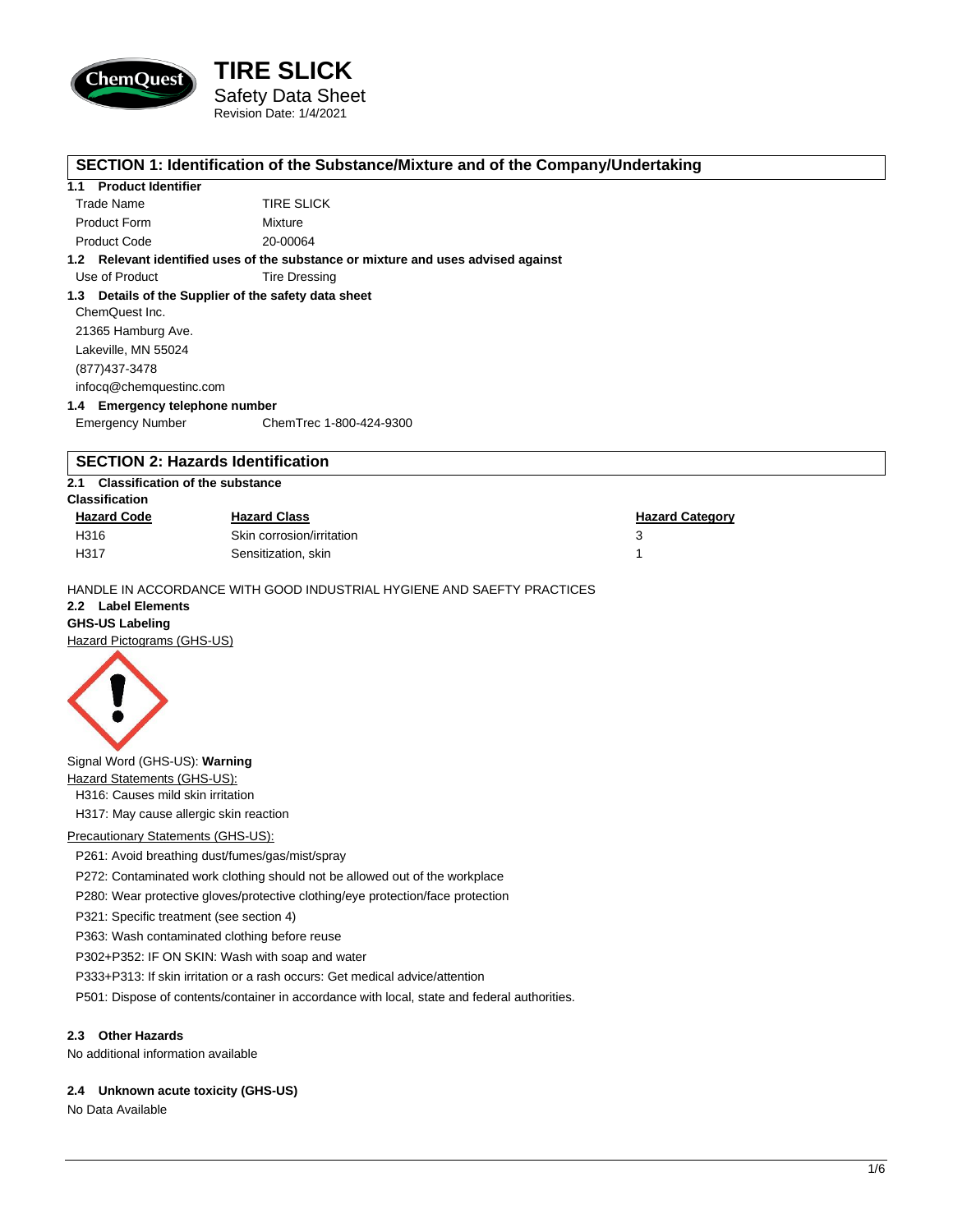Safety Data Sheet

### **SECTION 3: Composition/Information on Ingredients**

#### **3.1 Substance**

Not applicable

#### **3.2 Mixture**

| <b>Ingredient Name</b>                      | CAS#       | Composition |
|---------------------------------------------|------------|-------------|
| Water                                       | 7732-18-5  | 50-75%      |
| polydimethylsiloxane                        | 63148-62-9 | 15-25%      |
| Distillates, petroleum, hydrotreated middle | 64742-46-7 | 5-10%       |

# **SECTION 4: First Aid Measures**

| Description of first aid measures<br>4.1                                   |                                                                                                                                                                                                                               |  |
|----------------------------------------------------------------------------|-------------------------------------------------------------------------------------------------------------------------------------------------------------------------------------------------------------------------------|--|
| First-Aid measures general                                                 | Never give anything by mouth to an unconscious person. If you feel unwell, seek medical<br>advice (show the label where possible).                                                                                            |  |
| First-Aid after inhalation                                                 | IF INHALED. Use artificial respiration and oxygen if needed. Remove victim to fresh air and<br>keep at rest in a position comfortable for breathing. If irritation persists, seek medical attention.                          |  |
| First-Aid after skin contact                                               | IF ON SKIN. Wash with soap and water. Immediately rinse with plenty of water (for at least 15<br>minutes).                                                                                                                    |  |
| First-Aid after eye contact                                                | IF IN EYES. Rinse immediately and thoroughly, pulling the eyelids well away from the eye (15<br>minutes minimum). If irritation persists, seek medical attention.                                                             |  |
| First-Aid after ingestion                                                  | IF SWALLOWED. Rinse mouth. Do NOT induce vomiting. Dilute stomach contents by drinking<br>water. If vomiting occurs spontaneously, keep head below hips to prevent breathing vomit into<br>lungs. Call physician immediately. |  |
| Most important symptoms and effects, both acute and delayed<br>4.2         |                                                                                                                                                                                                                               |  |
| Symptoms/injuries                                                          | Causes mild skin irritation. May cause allergic skin reaction.                                                                                                                                                                |  |
| Symptoms/injuries after inhalation                                         | May cause headache, nausea and irritation of respiratory tract.                                                                                                                                                               |  |
| Symptoms/injuries after skin contact                                       | Causes mild skin irritation. May cause allergic skin reaction.                                                                                                                                                                |  |
| Symptoms/injuries after eye contact                                        | May causes eye irritation.                                                                                                                                                                                                    |  |
| Symptoms/injuries after ingestion                                          | May cause gastrointestinal irritation, nausea, vomiting, and diarrhea if swallowed.                                                                                                                                           |  |
| Chronic symptoms                                                           | No data available.                                                                                                                                                                                                            |  |
| 4.3 Indication of immediate medical attention and special treatment needed |                                                                                                                                                                                                                               |  |

No additional information available

### **SECTION 5: Firefighting Measures**

| 5.1 Extinguishing media                                   |                                                                                                                                                                       |  |
|-----------------------------------------------------------|-----------------------------------------------------------------------------------------------------------------------------------------------------------------------|--|
| Suitable Extinguishing Media                              | Alcohol resistant foam. Carbon dioxide. Dry powder. Do Not Use Water Spray.                                                                                           |  |
| 5.2 Special hazards arising from the substance or mixture |                                                                                                                                                                       |  |
| Fire Hazard                                               | The product is not flammable.                                                                                                                                         |  |
| <b>Explosion Hazard</b>                                   | The product is not explosive.                                                                                                                                         |  |
| Reactivity                                                | The product is not reactive under normal conditions.                                                                                                                  |  |
| 5.3 Special hazards arising from the substance or mixture |                                                                                                                                                                       |  |
| Firefighting instructions                                 | Do not dispose of fire-fighting water in the environment. Exercise caution when fighting any<br>chemical fire. Use water spray or fog for cooling exposed containers. |  |
| Protection during firefighting                            | Do not enter fire area without proper protective equipment, including respiratory protection.                                                                         |  |

#### **SECTION 6: Accidental Release Measures**

### **6.1 Personal precautions, protective equipment and emergency procedures**

| General measures                  | Ventilate area. Avoid breathing vapors, mist or gas. Spill should be handled by trained clean-up<br>crews. For personal protection see Section 8. |
|-----------------------------------|---------------------------------------------------------------------------------------------------------------------------------------------------|
| 6.1.1 For non-emergency personnel |                                                                                                                                                   |
| Protective equipment              | Wear Protective equipment as described in Section 8.                                                                                              |
| Emergency procedures              | Contain the spill. Do not let product enter drains. Remove unnecessary personnel.                                                                 |
| 6.1.2 For emergency responders    |                                                                                                                                                   |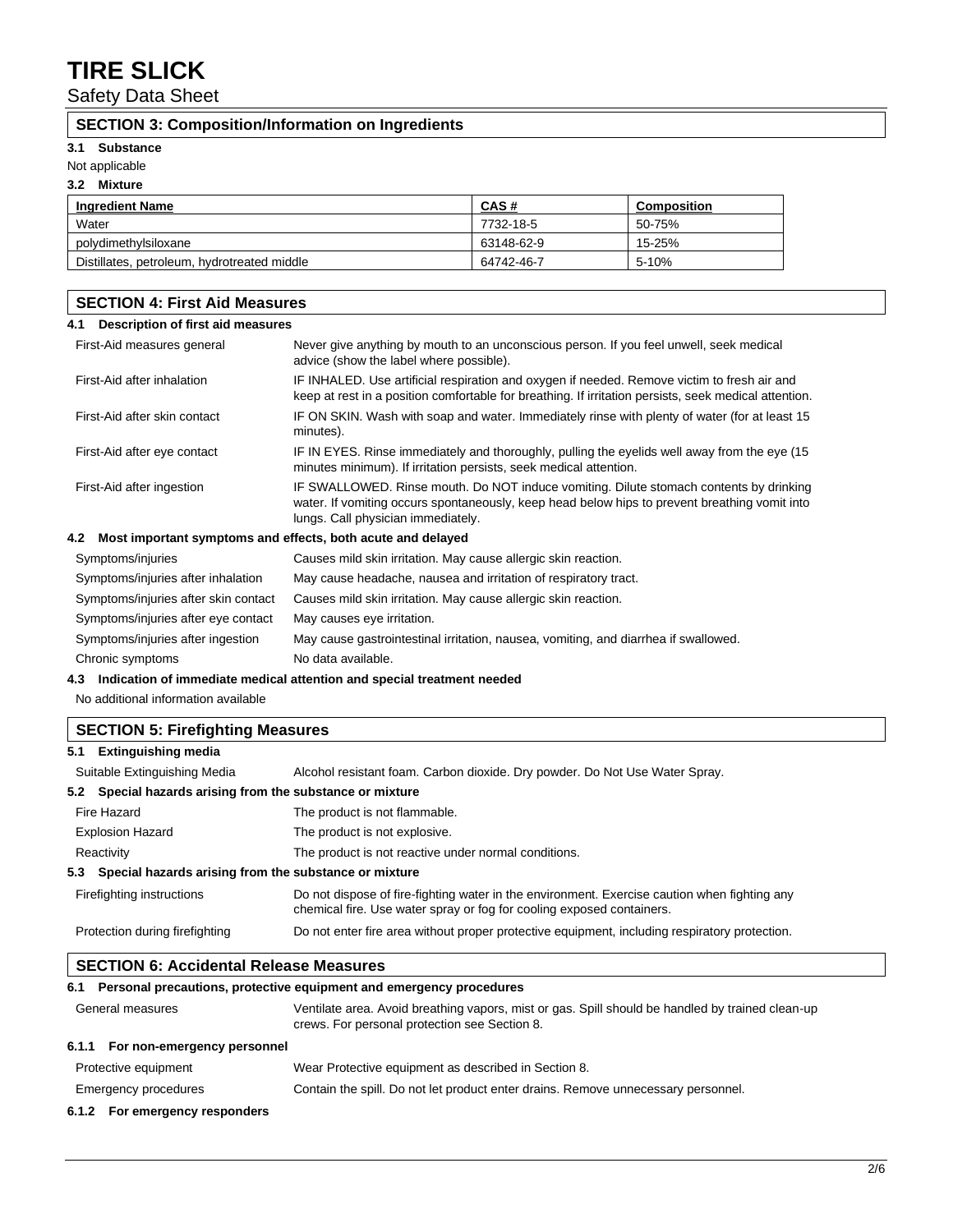Safety Data Sheet

|     | Protective equipment                                                                                     | Wear Protective equipment as described in Section 8.                                                                                                                                               |  |
|-----|----------------------------------------------------------------------------------------------------------|----------------------------------------------------------------------------------------------------------------------------------------------------------------------------------------------------|--|
|     | 6.2 Environmental precautions                                                                            |                                                                                                                                                                                                    |  |
|     | Prevent entry to sewers and public waters. Notify authorities if liquid enters sewers or publics waters. |                                                                                                                                                                                                    |  |
|     | Methods and material for containment and cleaning up<br>6.3                                              |                                                                                                                                                                                                    |  |
|     | For containment                                                                                          | Prevent entry to sewers and public waters. Contain any spills with dikes or absorbents to<br>prevent migration and entry into sewers or streams.                                                   |  |
|     | Methods for cleaning up                                                                                  | Soak up spills with inert solids, such as clay or diatomaceous earth as soon as possible. Place<br>in a suitable container for disposal in accordance with the waste regulations (see Section 13). |  |
| 6.4 | reference to other sections                                                                              |                                                                                                                                                                                                    |  |
|     | No additional information available.                                                                     |                                                                                                                                                                                                    |  |

| SECTION 7: Handling and Storage   |                                                                                              |  |
|-----------------------------------|----------------------------------------------------------------------------------------------|--|
| 7.1 Precautions for safe handling |                                                                                              |  |
| Precautions for safe handling     | Do not handle until all safety precautions have been read and understood. Wear proper safety |  |

equipment including chemically resistant gloves and safety glasses or goggles. Use with adequate ventilation. Wash thoroughly after handling. Do not get in eyes. Avoid prolonged or repeated contact with skin. Do not breathe mist or vapor. Do not swallow. Store between 50 F & 100 F.

#### **7.2 Conditions for safe storage, including and incompatibilities**

Storage conditions Store in approved containers only. Keep container in a cool, well ventilated place away from heat sources and incompatible materials (See Section 10.5). Keep container tightly closed.

#### **7.3 Specific end uses**

No additional information

#### **SECTION 8: Exposure Controls/Personal Protection**

#### **8.1 control parameters**

No OSHA and ACGIH PEL's or TLV's for the listed ingredients of this product unless listed stated below: No DATA

#### **8.2 Exposure Controls**

| Personal protective equipment | Chemical resistant gloves. Protective clothing. Safety glasses or goggles                          |
|-------------------------------|----------------------------------------------------------------------------------------------------|
| Hand protection               | Chemical resistant gloves.                                                                         |
| Eye protection                | Safety glasses or goggles.                                                                         |
| Skin and body protection      | Wear long sleeves. Wear suitable protective clothing.                                              |
| Respiratory protection        | Where excessive vapor, mist, or dust may result, use approved respiratory protection<br>equipment. |

#### **SECTION 9: Physical and Chemical Properties**

#### **9.1 Information on basic physical and chemical properties**

| Appearance                       | Water White       |
|----------------------------------|-------------------|
| Color                            | None              |
| Odor                             | None              |
| Odor threshold                   | No data available |
| рH                               | 7.5               |
| Relative Evaporation rate (butyl | No data Available |
| Melting point                    | No data Available |
| Freezing point                   | No data Available |
| Boiling point                    | No data Available |
| Flash point                      | No Data Available |
| Self ignition point              | No data Available |
| Decomposition temperature        | No data Available |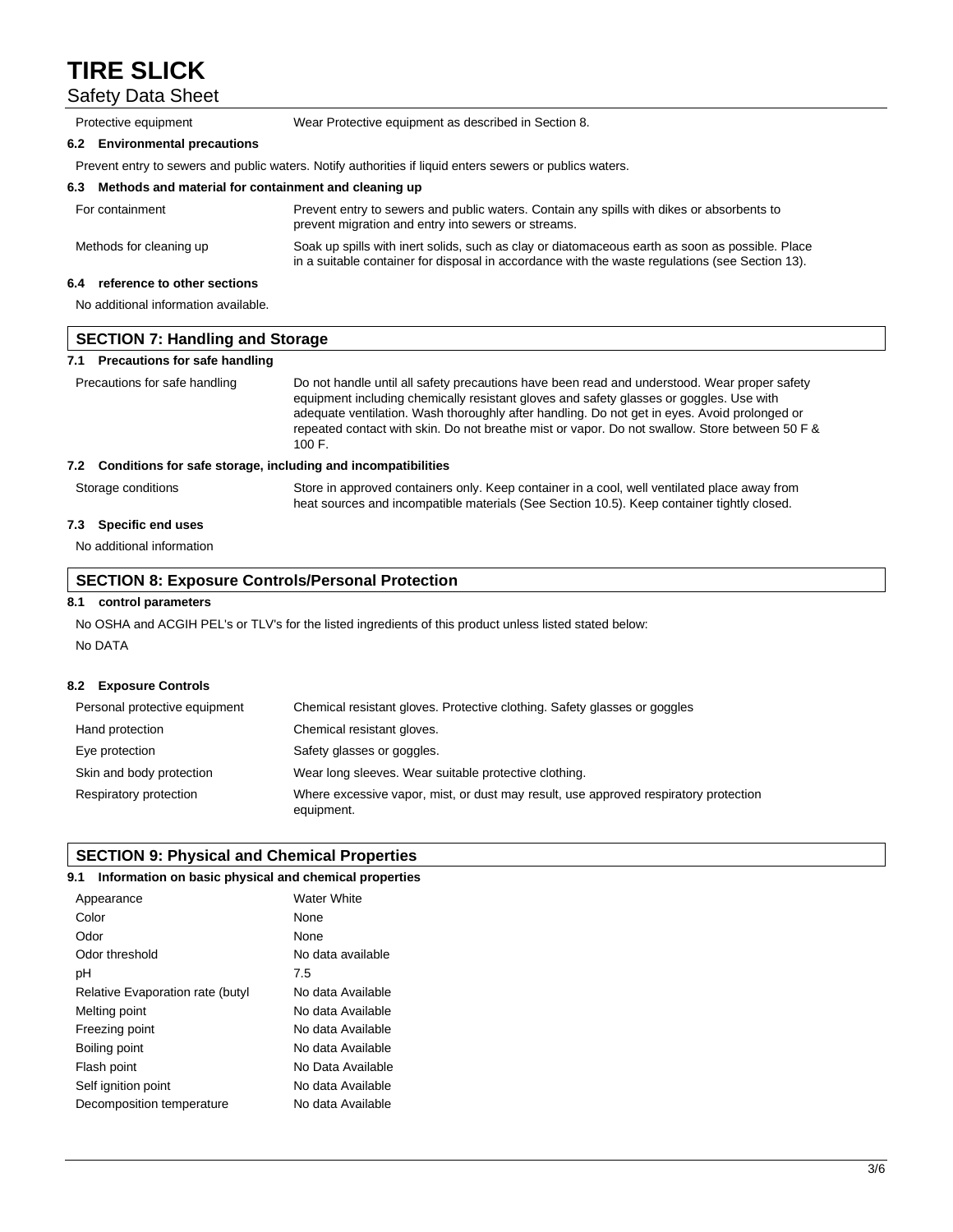# Safety Data Sheet

| Flammability (solid, gas)       | No data Available |
|---------------------------------|-------------------|
| Vapor pressure                  | No data Available |
| Relative vapor density at 20° C | No data Available |
| <b>Relative Density</b>         | $0.947$ g/ml      |
| Solubility                      | Water soluble     |
| Log Pow                         | No data Available |
| Log Kow                         | No data Available |
| Viscosity: Kinematic            | No data Available |
| Viscosity: dynamic              | No data Available |
| <b>Explosive properties</b>     | No data Available |
| Oxidizing properties            | No data Available |
| <b>Explosive Limits</b>         | No data Available |

#### **9.2 Exposure Controls**

No additional information available

#### **SECTION 10: Stability and reactivity**

#### **10.1 Reactivity**

No dangerous reactions known under normal conditions of use.

#### **10.2 Chemical Stability**

Stable under recommended handling and storage conditions (see section 7).

#### **10.3 Possibility of hazardous reactions**

None Known

#### **10.4 Conditions to avoid**

None known

#### **10.5 Incompatible Materials**

Avoid contact with: bases, metals, alkalis, nitrates, halogens, aluminum, oxidizers, and strong acids

#### **10.6 Hazardous decomposition products**

Thermal decomposition can result in: aldehydes, toxic fumes, toxic gases, formaldehyde, carbon oxides, silicon oxides, silicone oxides, nitrogen oxides, organic compounds, and arcrylic monomers

# **SECTION 11: Toxicological information**

#### **11.1 Information on toxicological effects**

| Oral LD50: > 2000 mg/kg (rat) Calculated                 |                                  |  |
|----------------------------------------------------------|----------------------------------|--|
| Dermal LD50: > 2000 mg/kg (rabbit) Calculated            |                                  |  |
| Inhalation LD50: $>$ 5 mg/l (Dust/mist (Rat)) Calculated |                                  |  |
| Skin Corrosion/irritation                                | Causes mild skin irritation      |  |
| Serious eye damage/irritation                            | Not Classified                   |  |
| Respiratory or skin sensitization                        | May cause allergic skin reaction |  |
| Germ cell mutagenicity                                   | Not Classified                   |  |
| Carcinogenicity                                          | Not Classified                   |  |
| Reproductive toxicity                                    | Not Classified                   |  |
| Specific organ toxicity single exposure                  | Not Classified                   |  |
| Specific organ toxicity repeated exposure                | Not Classified                   |  |
| Aspiration hazard                                        | Not Classified                   |  |
| Symptoms/injuries after inhalation                       | See Section 4                    |  |
| Symptoms/injuries after skin contact                     | See Section 4                    |  |
| Symptoms/injuries after eye contact                      | See Section 4                    |  |
| Symptoms/injuries after ingestion                        | See Section 4                    |  |
| Chronic symptoms                                         | Not Classified                   |  |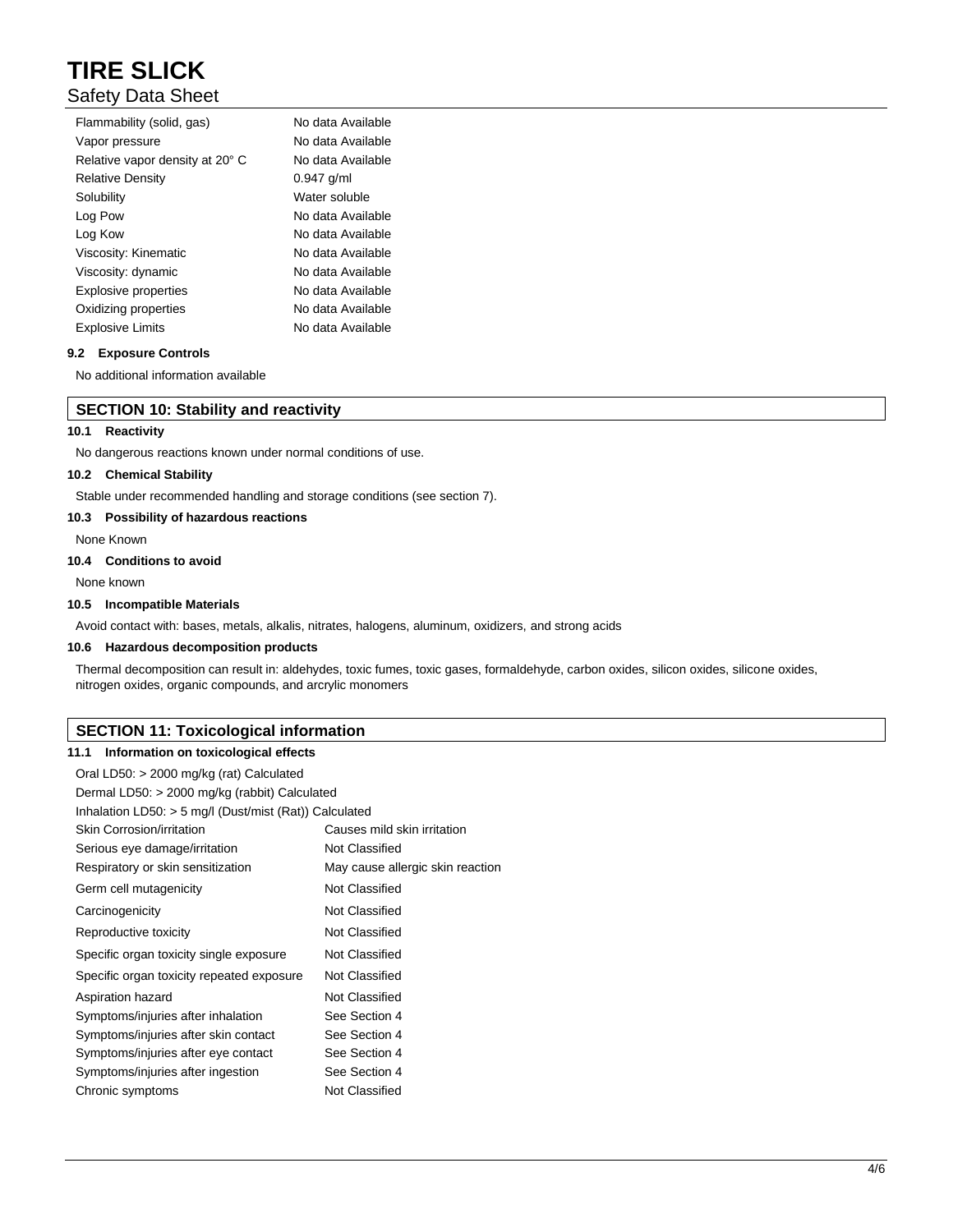### Safety Data Sheet

### **SECTION 12: Ecological information 12.1 Toxicity**

No Data

**12.2 Persistence and degradability**

No Data

#### **12.3 Bioaccumlative potential**

No Data

#### **12.4 Mobility in soil**

No Data

#### **12.5 Other adverse effect**

No Data

### **SECTION 13: Disposal Considerations**

#### **13.1 Waste Treatment methods**

| Waste treatment methods        | Do not discharge to public wastewater systems without permit of pollution control authorities.<br>No discharge to surface waters is allowed without NPDES permit. |
|--------------------------------|-------------------------------------------------------------------------------------------------------------------------------------------------------------------|
| Waste disposal recommendations | Dispose in a safe manner in accordance with local/national regulations. Do not allow the<br>product to be released to the environment.                            |

### **SECTION 14: Transportation information**

#### **14.1 UN number, proper shipping name, class and packaging groups.**

#### Domestic Ground Non-Bulk Shipments

NOT DOT REGULATED

#### **14.2 Additional information**

Not available

#### **SECTION 15: Regulatory Information**

#### **15.1 Federal regulations**

**TSCA Inventory:** The components of this product are listed.

**SARA 311/312 Hazard category (40 CFR 370.2):** Acute health hazard.

**SARA 313 Toxic Release Reporting (40CFR Part 372):** No listed substance known over 1.0% or over 0.1% that are carcinogenic.

**SARA 302 EHS Emergency Planning (40CFR Part 355):** No listed substance known over 1.0% or over 0.1% that are carcinogenic.

**SARA 304 EHS Emergency Planning (40CFR Part 355):** No listed substance known over 1.0% or over 0.1% that are carcinogenic.

**CERCLA Section 102-103 HS Released Reporting (40 CFR part 302-102a):** No listed substance known over 1.0% or over 0.1% that are carcinogenic.

#### **15.2.1 International regulations**

No Data

#### **15.2.2 National regulations**

No Data

#### **15.3 State Regulations**

#### **California Prop. 65**

Approximate quantities by weight

• Diethanolamine/ cancer/ CAS# 111-42-2/ Trace

#### **New Jersey Right to Know**

Approximate quantities by weight

- TRIETHANOLAMINE/ CAS# 102-71-6/ 0.1-1% by wt.
- MAGNESIUM NITRATE/ CAS# 10377-60-3/ Trace
- CYCLOHEXANE/ CAS# 110-82-7/ Trace